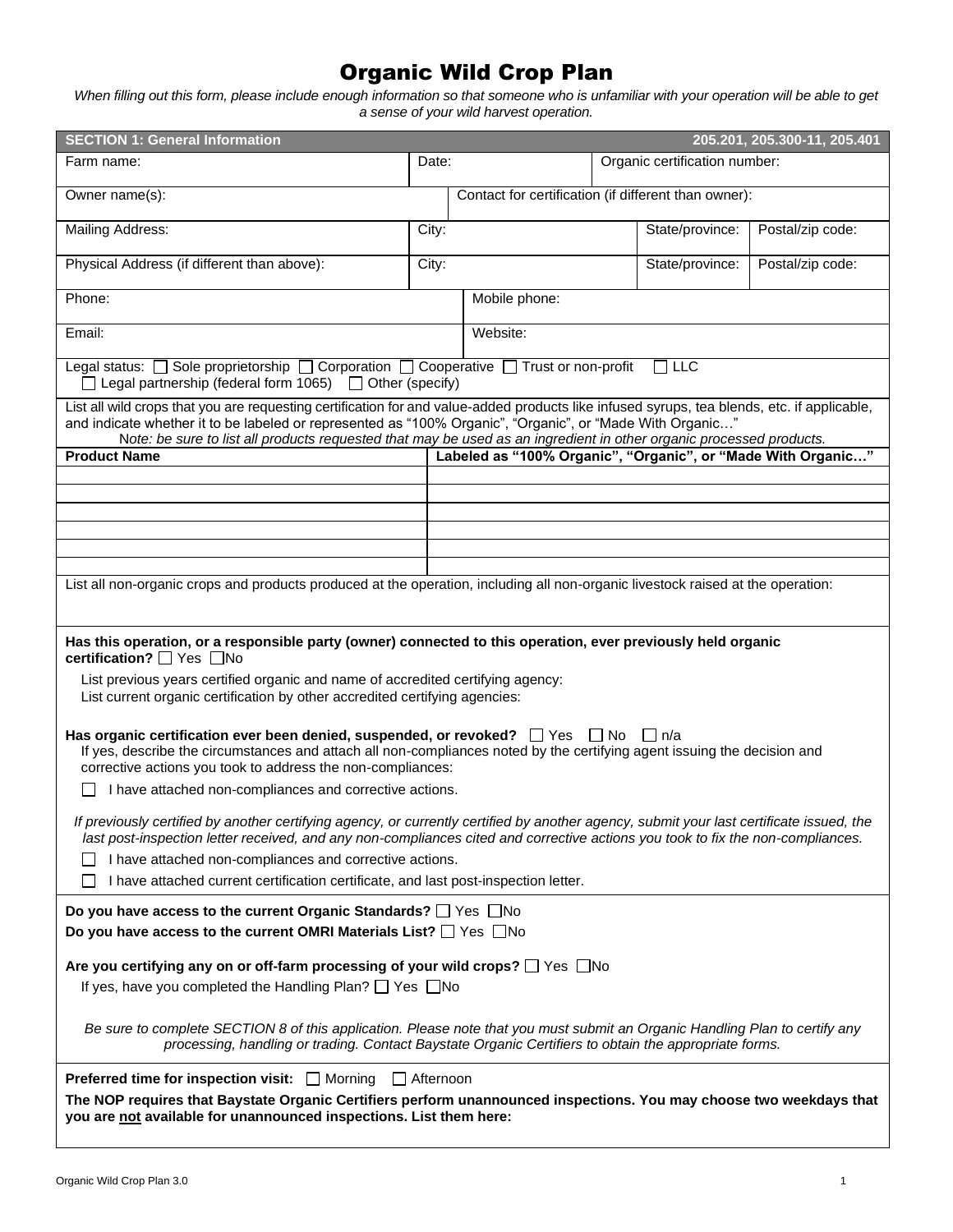| <b>SECTION 2: Harvest Locations</b> | 205.201, 205.202 |
|-------------------------------------|------------------|

|                                      |                                                                                                                                | List all areas from which you will be harvesting in the operation and note approximate size of each area if it is a section of an organic<br>parcel but not the entire acreage. Attach Field History Affidavits for all new harvest areas and attach maps for each harvesting areas.<br>Be sure to include features such as boundaries, buffer zones, and wild crops to be harvested.<br>In the case of public land or waterways, the responsible authority of those lands or waterways should verify that no prohibited materials<br>have been applied to the land or waterways for at least three years prior to harvest. In the case of private land or waterways, the owner<br>shall provide verification that no prohibited materials have been applied to the land or waterways for at least three years prior to harvest.                                                                                                                                                                                                                              |                                                            |                     |                                                                 |                            |
|--------------------------------------|--------------------------------------------------------------------------------------------------------------------------------|---------------------------------------------------------------------------------------------------------------------------------------------------------------------------------------------------------------------------------------------------------------------------------------------------------------------------------------------------------------------------------------------------------------------------------------------------------------------------------------------------------------------------------------------------------------------------------------------------------------------------------------------------------------------------------------------------------------------------------------------------------------------------------------------------------------------------------------------------------------------------------------------------------------------------------------------------------------------------------------------------------------------------------------------------------------|------------------------------------------------------------|---------------------|-----------------------------------------------------------------|----------------------------|
| <b>Harvest Area</b><br>Number/IDs    |                                                                                                                                | <b>Address/Legal Description</b>                                                                                                                                                                                                                                                                                                                                                                                                                                                                                                                                                                                                                                                                                                                                                                                                                                                                                                                                                                                                                              | Organic                                                    | <b>Transitional</b> | <b>Total Number of Acres or Square Footage:</b><br>Conventional | Rented (R)<br>or Owned (O) |
|                                      |                                                                                                                                |                                                                                                                                                                                                                                                                                                                                                                                                                                                                                                                                                                                                                                                                                                                                                                                                                                                                                                                                                                                                                                                               |                                                            |                     |                                                                 |                            |
|                                      |                                                                                                                                |                                                                                                                                                                                                                                                                                                                                                                                                                                                                                                                                                                                                                                                                                                                                                                                                                                                                                                                                                                                                                                                               |                                                            |                     |                                                                 |                            |
|                                      |                                                                                                                                |                                                                                                                                                                                                                                                                                                                                                                                                                                                                                                                                                                                                                                                                                                                                                                                                                                                                                                                                                                                                                                                               |                                                            |                     |                                                                 |                            |
|                                      | If yes, how much area is being planted?                                                                                        | Are you replanting any portions of your harvesting areas this year? $\Box$ Yes $\Box$ No<br>If yes, what is being replanted? (List all being replanted this year):                                                                                                                                                                                                                                                                                                                                                                                                                                                                                                                                                                                                                                                                                                                                                                                                                                                                                            |                                                            |                     |                                                                 |                            |
| <b>SECTION 3: Forest Information</b> |                                                                                                                                |                                                                                                                                                                                                                                                                                                                                                                                                                                                                                                                                                                                                                                                                                                                                                                                                                                                                                                                                                                                                                                                               |                                                            |                     |                                                                 | 205.203, 205.205           |
| <b>A. General Practices</b>          |                                                                                                                                | The Organic Standards requires production practices maintain or improve the natural resources of the operation, including soil and<br>water quality. Practices must minimize erosion and improve soil resources. Irrigation water should not contaminate organic crops<br>with prohibited materials and should take measures to protect water quality and conserve water usage.<br>Describe all practices you will use to ensure that harvesting of wild crops is conducted sustainably and in a manner that<br>will not jeopardize the long-term viability of the growing areas:                                                                                                                                                                                                                                                                                                                                                                                                                                                                             |                                                            |                     |                                                                 |                            |
|                                      | $\Box$ soil testing $\Box$ recorded observation of forest health                                                               | How do you monitor the effectiveness of your sustainable harvesting practices? [ ] recorded observation of soil<br>$\Box$ other (specify)<br>How often do you monitor soil health? $\Box$ weekly $\Box$ monthly $\Box$ annually $\Box$ as needed $\Box$ other (specify)<br>What actions are taken to provide habitat for pollinators, insect predators, birds, bats and other wildlife: $\Box$ insectaries<br>$\Box$ bird/bat boxes and/or raptor perches $\Box$ hedgerows/windbreaks $\Box$ natural roosting/nesting sites $\Box$ native planting<br>$\Box$ diverse habitat (trees/shrubs/grasses) $\Box$ wildlife friendly fences $\Box$ ground/tunneling sites for bees $\Box$ other (specify)<br>How do you restore and/or protect natural areas on and surrounding your certified land?<br><br>$\Box$ establish conservation areas<br>$\Box$ rain gardens/vegetative swales $\Box$ wildlife corridors $\Box$ suppress invasive species with organic methods<br>$\Box$ recolonize degraded areas with native/non-invasive planting $\Box$ other (specify) |                                                            |                     |                                                                 |                            |
| <b>B. Harvest Procedures:</b>        |                                                                                                                                | To prevent commingling and contamination, equipment must be free of non-organic residue and prohibited materials and cleaned<br>prior to use if used on both organic and conventional areas. Equipment used on transitional areas do not need be cleaned.<br>How are the wild crops harvested? $\Box$ by hand $\Box$ machine $\Box$ both by hand and machine                                                                                                                                                                                                                                                                                                                                                                                                                                                                                                                                                                                                                                                                                                  |                                                            |                     |                                                                 |                            |
| <b>Equipment Type</b>                | List equipment used for collecting wild crops: $\Box$ N/A                                                                      | Owned (O), Rented<br>(R), Custom Hired (C)                                                                                                                                                                                                                                                                                                                                                                                                                                                                                                                                                                                                                                                                                                                                                                                                                                                                                                                                                                                                                    | <b>Used on Organic and</b><br><b>Conventional (Yes/No)</b> |                     | <b>How Is Equipment Cleaned Before Use</b><br>on Organic?       |                            |
|                                      |                                                                                                                                |                                                                                                                                                                                                                                                                                                                                                                                                                                                                                                                                                                                                                                                                                                                                                                                                                                                                                                                                                                                                                                                               |                                                            |                     |                                                                 |                            |
|                                      |                                                                                                                                |                                                                                                                                                                                                                                                                                                                                                                                                                                                                                                                                                                                                                                                                                                                                                                                                                                                                                                                                                                                                                                                               |                                                            |                     |                                                                 |                            |
|                                      |                                                                                                                                | Describe steps taken to protect organic wild crops from commingling or contamination during harvest:                                                                                                                                                                                                                                                                                                                                                                                                                                                                                                                                                                                                                                                                                                                                                                                                                                                                                                                                                          |                                                            |                     |                                                                 |                            |
|                                      | What containers are used for harvesting?                                                                                       |                                                                                                                                                                                                                                                                                                                                                                                                                                                                                                                                                                                                                                                                                                                                                                                                                                                                                                                                                                                                                                                               |                                                            |                     |                                                                 |                            |
|                                      | Are containers new or used? $\Box$ new $\Box$ used                                                                             | If used, how are you preventing potential contamination from prior use?                                                                                                                                                                                                                                                                                                                                                                                                                                                                                                                                                                                                                                                                                                                                                                                                                                                                                                                                                                                       |                                                            |                     |                                                                 |                            |
|                                      | Are containers dedicated to organic use? $\Box$ Yes $\Box$ No<br>If no, how do you prevent contamination from non-organic use? |                                                                                                                                                                                                                                                                                                                                                                                                                                                                                                                                                                                                                                                                                                                                                                                                                                                                                                                                                                                                                                                               |                                                            |                     |                                                                 |                            |
| Organic Wild Crop Plan 3.0           |                                                                                                                                |                                                                                                                                                                                                                                                                                                                                                                                                                                                                                                                                                                                                                                                                                                                                                                                                                                                                                                                                                                                                                                                               |                                                            |                     |                                                                 | 2                          |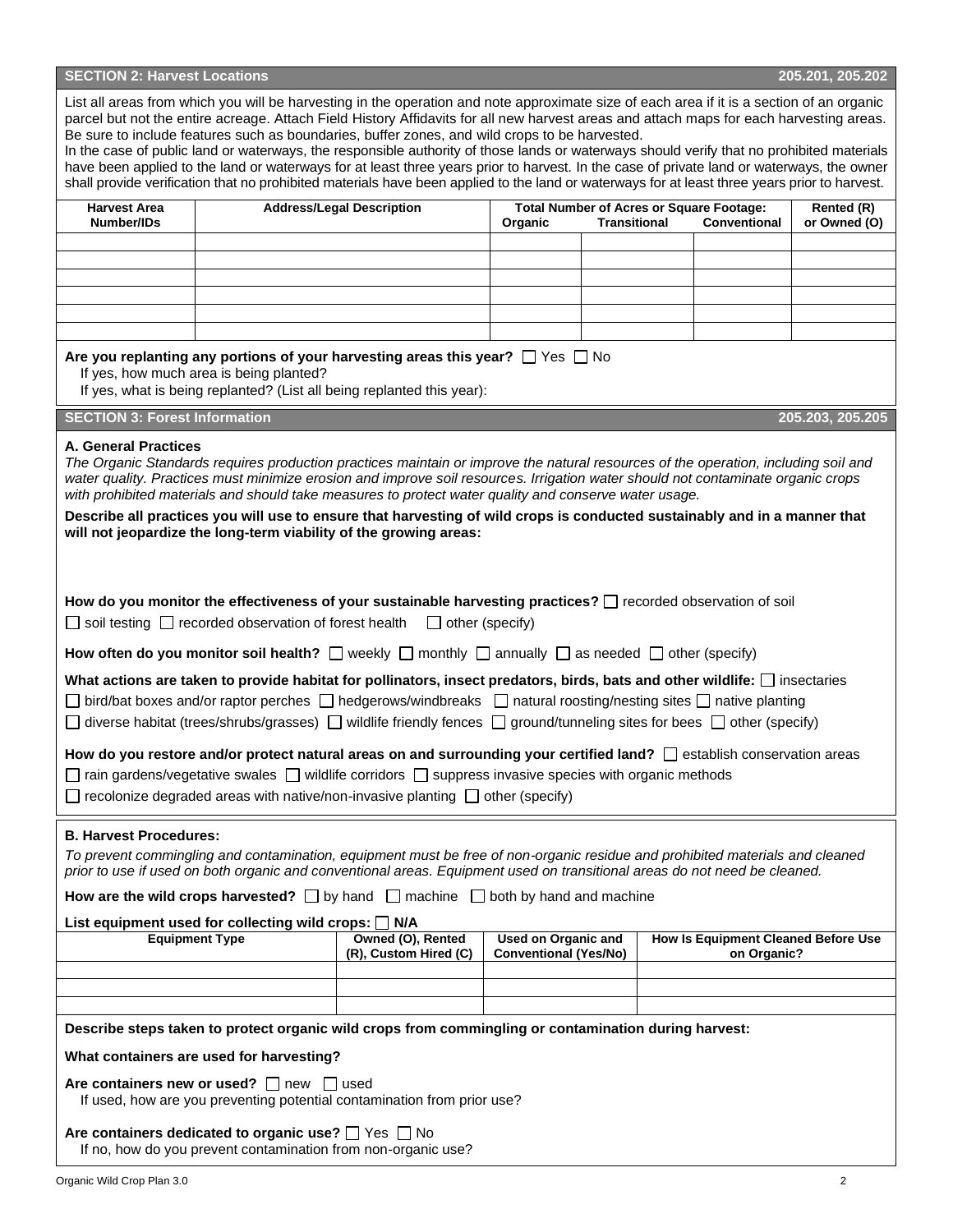| C. Post-Harvest Handling:                                                                                                                                |                                                                                                                 | The Organic Standards requires that post-harvest handling procedures do not contaminate organic products with non-organic<br>products or prohibited materials. Post-harvest handling examples include brushing off dirt, packing, etc.                                                                                                                                                                                                                                                                                                                                                                                                                                | $\Box$ Not Applicable          |
|----------------------------------------------------------------------------------------------------------------------------------------------------------|-----------------------------------------------------------------------------------------------------------------|-----------------------------------------------------------------------------------------------------------------------------------------------------------------------------------------------------------------------------------------------------------------------------------------------------------------------------------------------------------------------------------------------------------------------------------------------------------------------------------------------------------------------------------------------------------------------------------------------------------------------------------------------------------------------|--------------------------------|
|                                                                                                                                                          |                                                                                                                 | Describe your post-harvest handling procedures and any equipment used. Be sure to include any cleaning, sorting,<br>packing, storage, etc. If wild crops are washed, list all synthetic and non-synthetic additives to wash water:                                                                                                                                                                                                                                                                                                                                                                                                                                    |                                |
|                                                                                                                                                          | $\Box$ constructed wetlands $\Box$ sediment ponds $\Box$ water recycling $\Box$ other (specify)                 | How do you protect water quality during post-harvest handling? $\Box$ N/A $\Box$ wastewater treatment before it enters wetlands                                                                                                                                                                                                                                                                                                                                                                                                                                                                                                                                       |                                |
|                                                                                                                                                          | If yes, describe steps taken to prevent commingling and contamination:                                          | Is the processing area and equipment used for both organic and non-organic products? $\Box$ Yes $\Box$ No                                                                                                                                                                                                                                                                                                                                                                                                                                                                                                                                                             |                                |
| If yes, describe what they are:                                                                                                                          |                                                                                                                 | Does packaging present any contamination problems for your organic products? $\Box$ N/A $\Box$ Yes $\Box$ No                                                                                                                                                                                                                                                                                                                                                                                                                                                                                                                                                          |                                |
| What types of packaging material are used: $\Box$ N/A                                                                                                    |                                                                                                                 |                                                                                                                                                                                                                                                                                                                                                                                                                                                                                                                                                                                                                                                                       |                                |
| In what form are finished products shipped? $\Box$ N/A                                                                                                   |                                                                                                                 |                                                                                                                                                                                                                                                                                                                                                                                                                                                                                                                                                                                                                                                                       |                                |
| <b>D. Storage:</b> $\Box$ no storage<br>prevent commingling and contamination. Records must be maintained.                                               |                                                                                                                 | Storage is for any product not sold directly from harvesting areas. Operators must keep organic and non-organic in separate areas to                                                                                                                                                                                                                                                                                                                                                                                                                                                                                                                                  |                                |
| List all storage locations.<br>Storage ID                                                                                                                | <b>Storage Type</b>                                                                                             | Capacity                                                                                                                                                                                                                                                                                                                                                                                                                                                                                                                                                                                                                                                              | Organic (O), Transitional (T), |
|                                                                                                                                                          | (Walk-In, Root Cellar, Barn, Etc.)                                                                              |                                                                                                                                                                                                                                                                                                                                                                                                                                                                                                                                                                                                                                                                       | Buffer (B), Conventional (C)   |
|                                                                                                                                                          |                                                                                                                 |                                                                                                                                                                                                                                                                                                                                                                                                                                                                                                                                                                                                                                                                       |                                |
| Do you have any off-site storage areas (including frozen storage)? $\Box$ Yes $\Box$ No<br>If yes, list locations and distance from your main operation: |                                                                                                                 |                                                                                                                                                                                                                                                                                                                                                                                                                                                                                                                                                                                                                                                                       |                                |
|                                                                                                                                                          | If yes, how do you segregate organic crops from non-organic crops?                                              | Do you use the same storage areas for organic, transitional, buffer and/or conventional crops? $\Box$ Yes $\Box$ No                                                                                                                                                                                                                                                                                                                                                                                                                                                                                                                                                   |                                |
| How do you clean storage units prior to storage of organic crops?                                                                                        |                                                                                                                 |                                                                                                                                                                                                                                                                                                                                                                                                                                                                                                                                                                                                                                                                       |                                |
| What kind of pests do you have in storage?                                                                                                               | $\Box$ flying insects $\Box$ crawling insects $\Box$ rodents $\Box$ spiders $\Box$ birds $\Box$ other (specify) |                                                                                                                                                                                                                                                                                                                                                                                                                                                                                                                                                                                                                                                                       |                                |
|                                                                                                                                                          |                                                                                                                 | What type of pest management practices are used in storage areas? $\Box$ none $\Box$ removal of exterior habitat/food sources<br>□ inspection around interior perimeter □ sheet meal on building exterior □ good sanitation □ physical barriers □ sticky traps<br>$\Box$ incoming ingredient inspection for pests $\Box$ sealed doors/windows $\Box$ screened windows/vents $\Box$ positive air pressure in facility<br>□ ultrasound/light devices □ repairs of holes/cracks, etc. □ crack/crevice spray □ heat or freezing treatments □ electrocutors<br>□ use of beneficials □ pheromone traps □ traps □ vacuum treatments □ air showers/curtains □ other (specify) |                                |
| Do you keep records of your pest monitoring and management activities? $\square$ Yes $\square$ No                                                        |                                                                                                                 |                                                                                                                                                                                                                                                                                                                                                                                                                                                                                                                                                                                                                                                                       |                                |
|                                                                                                                                                          |                                                                                                                 | Check all aspects of waste management that are used at your operation: $\Box$ none $\Box$ on-site dumpster $\Box$ material recycling<br>$\Box$ composting $\Box$ daily pick-up of waste $\Box$ bog application of waste $\Box$ dust collection systems $\Box$ other (specify)                                                                                                                                                                                                                                                                                                                                                                                         |                                |
| E. Transportation:                                                                                                                                       |                                                                                                                 |                                                                                                                                                                                                                                                                                                                                                                                                                                                                                                                                                                                                                                                                       | $\Box$ Not Applicable          |
|                                                                                                                                                          |                                                                                                                 | Describe how organic products are transported to market and who is responsible for transportation:                                                                                                                                                                                                                                                                                                                                                                                                                                                                                                                                                                    |                                |
|                                                                                                                                                          |                                                                                                                 | What potential contamination or commingling problem do you have with transportation to market? $\Box$ N/A                                                                                                                                                                                                                                                                                                                                                                                                                                                                                                                                                             |                                |
| What steps are taken to protect the integrity of organic products during transport to market?                                                            |                                                                                                                 | letter/contract with transport company stating organic requirements □ use of Clean Truck Affidavits □ other (specify)                                                                                                                                                                                                                                                                                                                                                                                                                                                                                                                                                 |                                |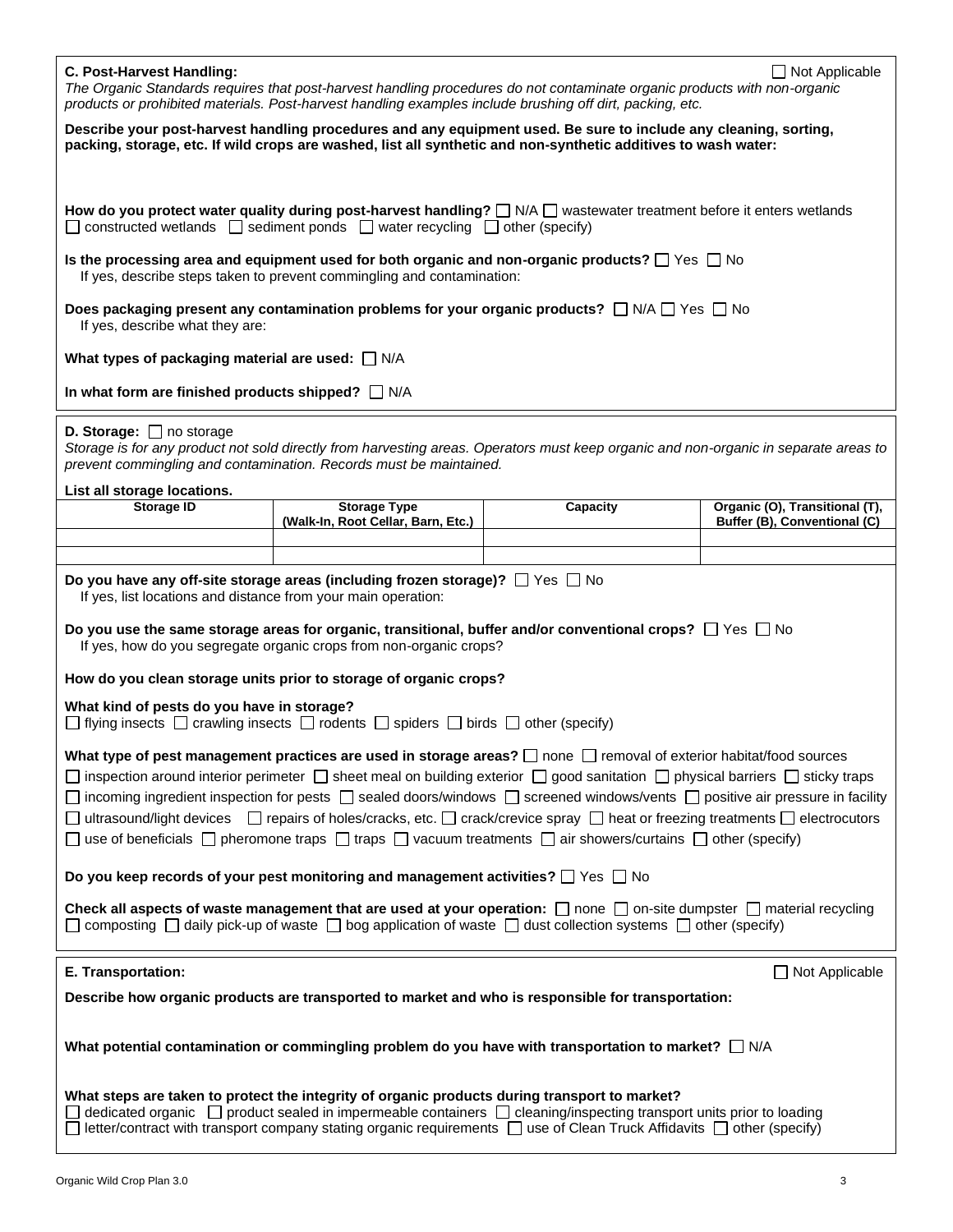| <b>SECTION 3: Additional Processing or Handling</b>                                                                                                                                                                                                                                                                                                                                           | 205.270-272, 205.300-309                                      |
|-----------------------------------------------------------------------------------------------------------------------------------------------------------------------------------------------------------------------------------------------------------------------------------------------------------------------------------------------------------------------------------------------|---------------------------------------------------------------|
| Indicate what additional processing/handling you wish to certify. Check all that are applicable.<br>$\Box$ I am certifying only wild crops, no other products (skip to SECTION 4).<br>I produce value-added products for organic sale (infused syrups, teas, etc.)                                                                                                                            |                                                               |
| List all value-added products requested for certification.                                                                                                                                                                                                                                                                                                                                    |                                                               |
| <b>Product Name</b>                                                                                                                                                                                                                                                                                                                                                                           | Labeled as "100% Organic", "Organic" or "Made with Organic"   |
|                                                                                                                                                                                                                                                                                                                                                                                               |                                                               |
|                                                                                                                                                                                                                                                                                                                                                                                               |                                                               |
|                                                                                                                                                                                                                                                                                                                                                                                               |                                                               |
|                                                                                                                                                                                                                                                                                                                                                                                               |                                                               |
| Product Composition. Attach a Single-Ingredient Product Profile (SIPP) listing all single-ingredient products to be certified. Attach<br>an Organic Product Profile (OPP) for each multi-ingredient product. Submit copies of organic certificates for suppliers of organic<br>ingredients/processing aids, and organic compliance documentation for non-organic ingredients/processing aids. |                                                               |
| I have attached the following: $\Box$ SIPP $\Box$ OPP(s) $\Box$ Organic Certificates(s)                                                                                                                                                                                                                                                                                                       | □ Non-Organic Compliance Documentation                        |
| Facility Map. Attach a facility layout map, showing equipment and storage areas, including all pest control locations.<br>$\Box$ I have attached a facility layout map.                                                                                                                                                                                                                       |                                                               |
| Process Flowchart/Description. Attach a flowchart/description of the additional handling of organic products, showing each step in<br>the process beginning from when you receive ingredients and products and ending with transport/sale.<br>$\Box$ I have attached a flowchart/description.                                                                                                 |                                                               |
| Describe how water is used in the additional processing: (ingredient, cooking, cooling, equipment cleaning)                                                                                                                                                                                                                                                                                   |                                                               |
|                                                                                                                                                                                                                                                                                                                                                                                               | Attach water test results for any new sources, if applicable. |
| List all equipment used in the additional processing/handling of product, including juicers, blenders, drying racks, etc.:                                                                                                                                                                                                                                                                    |                                                               |
| Is this equipment also used for non-organic product? $\Box$ Yes $\Box$ No<br>If yes, is it cleaned prior to organic use? $\Box$ Yes $\Box$ No<br>Describe how equipment is cleaned, including any materials used and their brand/manufacturer:                                                                                                                                                |                                                               |
|                                                                                                                                                                                                                                                                                                                                                                                               |                                                               |
| If any equipment is purged with product as part of cleaning, what is done with the purged product? $\square$ N/A                                                                                                                                                                                                                                                                              |                                                               |
| Describe packaging of additional organic products for sale, including types and sizes of retail and bulk packaging used.                                                                                                                                                                                                                                                                      |                                                               |
| $\Box$ I have attached a sample of each retail and non-retail label planned for additional organic products.                                                                                                                                                                                                                                                                                  |                                                               |
| <b>SECTION 4: Monitoring and Recordkeeping</b>                                                                                                                                                                                                                                                                                                                                                | 205.103                                                       |
| The Organic Standards require that records disclose all activities and transactions of the operation, be maintained for 5 years, and<br>demonstrate compliance with the NOP Rule. Organic products must be tracked back to the location where they were harvested. All<br>records must be accessible to the inspector.                                                                        |                                                               |
| A. Monitoring:                                                                                                                                                                                                                                                                                                                                                                                |                                                               |
| How do you monitor the implementation of your organic system plan, including recording the frequency of your<br>monitoring? (Check off all that apply.)                                                                                                                                                                                                                                       |                                                               |
| $\Box$ Updating the Organic Wild Crop Plan $\Box$ annually $\Box$ other (specify)                                                                                                                                                                                                                                                                                                             |                                                               |
| $\Box$ Auditing your own recordkeeping $\Box$ annually $\Box$ monthly $\Box$ other (specify)                                                                                                                                                                                                                                                                                                  |                                                               |
| Do you keep records of your internal audits? $\Box$ Yes $\Box$ No                                                                                                                                                                                                                                                                                                                             |                                                               |
| $\Box$ Conducting Inventory $\Box$ annually $\Box$ monthly $\Box$ other (specify)                                                                                                                                                                                                                                                                                                             |                                                               |
| $\Box$ Mock product recalls $\Box$ annually $\Box$ monthly $\Box$ other (specify)                                                                                                                                                                                                                                                                                                             |                                                               |
| Do you keep records of your mock product recalls? $\Box$ Yes $\Box$ No                                                                                                                                                                                                                                                                                                                        |                                                               |
| $\Box$ Verification of sanitizer concentrations $\Box$ daily $\Box$ weekly $\Box$ monthly                                                                                                                                                                                                                                                                                                     | other (specify)<br>$\perp$                                    |
| Do you keep sanitizer concentration records? $\Box$ Yes $\Box$ No                                                                                                                                                                                                                                                                                                                             |                                                               |
| $\Box$ Other monitoring (specify):<br>$\Box$ annually $\Box$ monthly $\Box$ other (specify)                                                                                                                                                                                                                                                                                                   |                                                               |
|                                                                                                                                                                                                                                                                                                                                                                                               |                                                               |